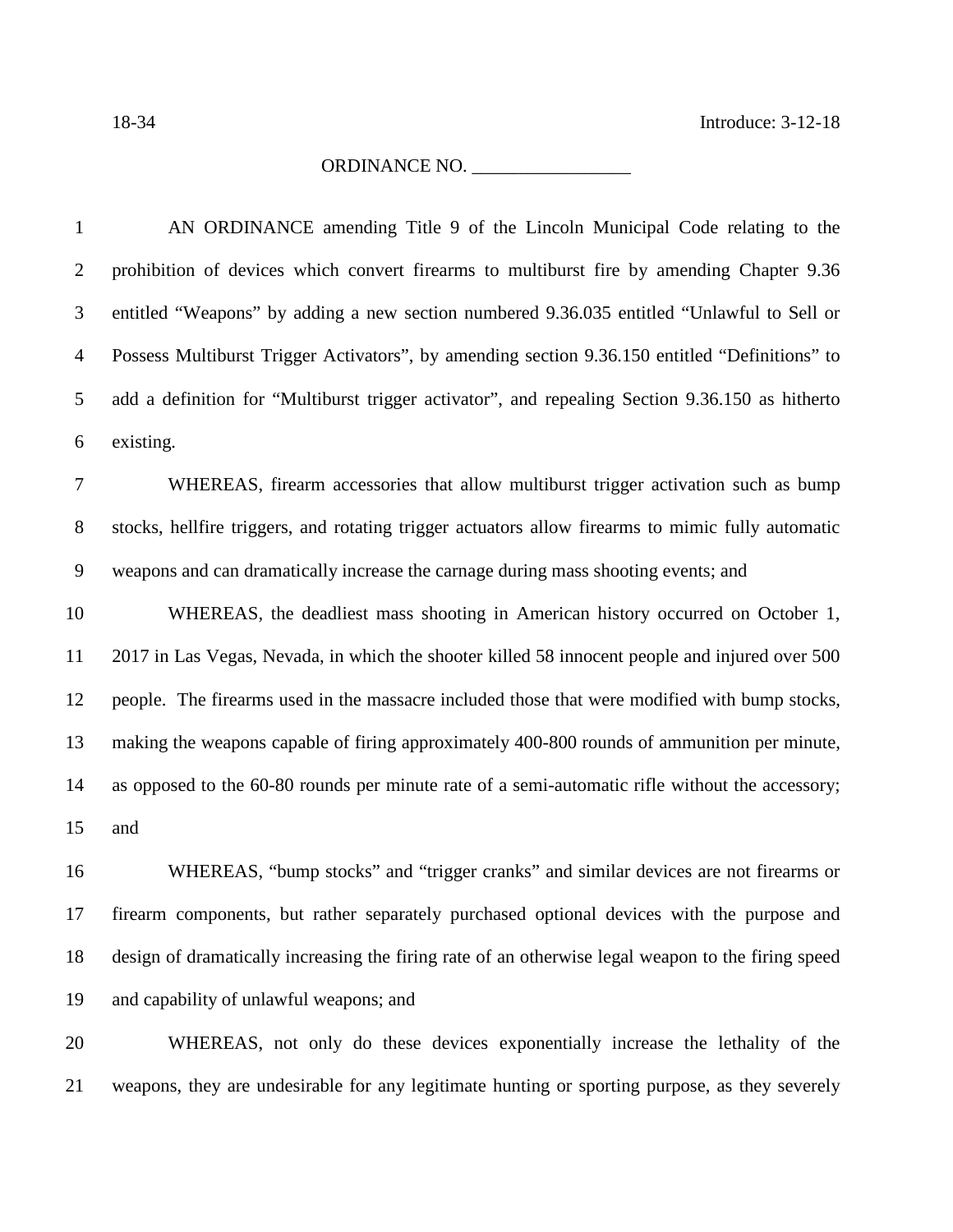compromise accuracy and the ability to control a weapon; and

 WHEREAS, neither bump stocks nor trigger cranks are gun components and, if they are removed, firearms will remain operable in a manner and speed as originally designed by the manufacturer; and

 WHEREAS, the City Council has determined that amending the Lincoln Municipal Code to prohibit firearm accessories that allow multiburst trigger activation promotes the public health, safety, and welfare of the City's residents; and

 WHEREAS, the City Council has found that firearm accessories that allow multiburst trigger activation are not currently regulated by Nebraska or the federal government and, although the President of the United States has expressed support for prohibiting bump stock devices, the likelihood of adoption of such legislation by Congress or the Nebraska legislature is unclear.

BE IT ORDAINED by the City Council of the City of Lincoln, Nebraska:

 Section 1. That Chapter 9.36 of the Lincoln Municipal Code be amended by adding a new section numbered 9.36.035 to read as follows:

**9.36.035 Unlawful to Sell or Possess Multiburst Trigger Activators.** 

17 It shall be unlawful for any person to sell, give away, or furnish to another person any 18 <u>device meeting the definition of multiburst trigger activator and it shall be unlawful for any</u>

person to have in his or her possession, custody, or control any device defined as a multiburst

- 20 trigger activator within the corporate city limits of the City of Lincoln.
- Section 2. That Section 9.36.150 of the Lincoln Municipal Code be amended to

read as follows:

**9.36.150 Definitions.**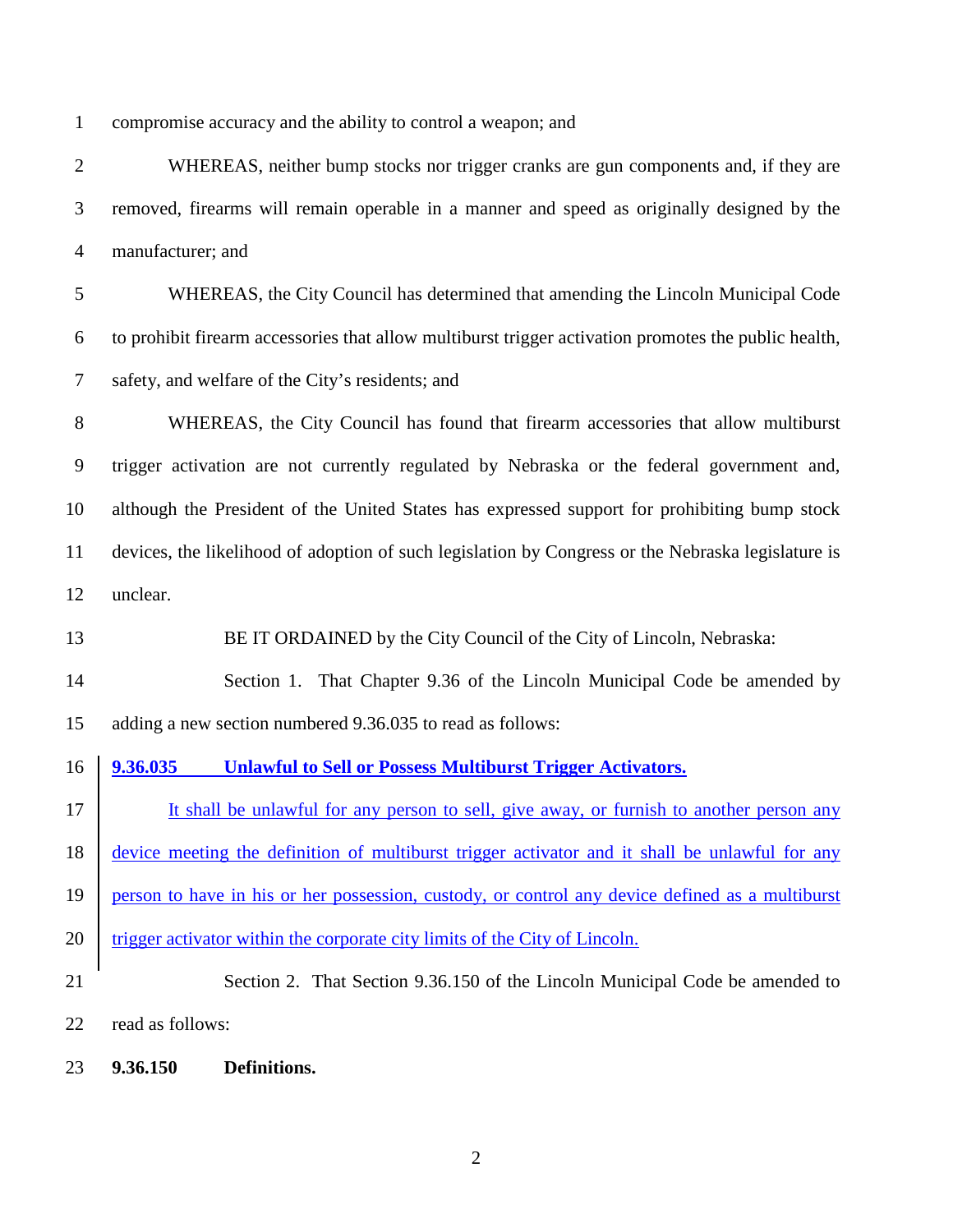For the purposes of Sections 9.36.035, 9.36.130, and 9.36.140 the following words shall have the following meanings:

 **City and/or county facility** shall mean a building or part thereof owned or leased by the City of Lincoln Nebraska and/or Lancaster County or which is used as offices for any city and/or county employee.

 **Dangerous weapon** shall mean any firearm, stun gun, knife, switchblade knife, any gun which releases any propelled object by spring mechanism, compressed air or compressed gas, or any other instrument the use of which is intended or likely to cause death or bodily injury;

 **Knife** shall mean any dagger, dirk, knife, or stiletto with a blade over three and one-half inches in length or any other dangerous instrument capable of inflicting cutting, stabbing, or tearing wounds;

 **Multiburst trigger activator** shall mean either: (a) a device designed or redesigned to be attached to a semiautomatic firearm which allows the firearm to discharge two or more shots in a burst by activating the device; or (b) a trigger-activating device, whether 16 manual or power-driven, that is constructed and designed so that when such device is attached to 17 a semiautomatic firearm the rate of fire of such firearm is increased.

 **Stun gun** shall mean any handheld electronic device that is powered by an internal power source such as batteries, and that is capable of introducing an electrical current 20 into the body of a person which when introduced to the body-shall be capable of disrupting a person's central nervous system and rendering the person temporarily incapable of normal functioning, for any period of time whatsoever. The electrical current may be introduced into the human body by means of direct pressure to the body from fixed electrodes on the electronic